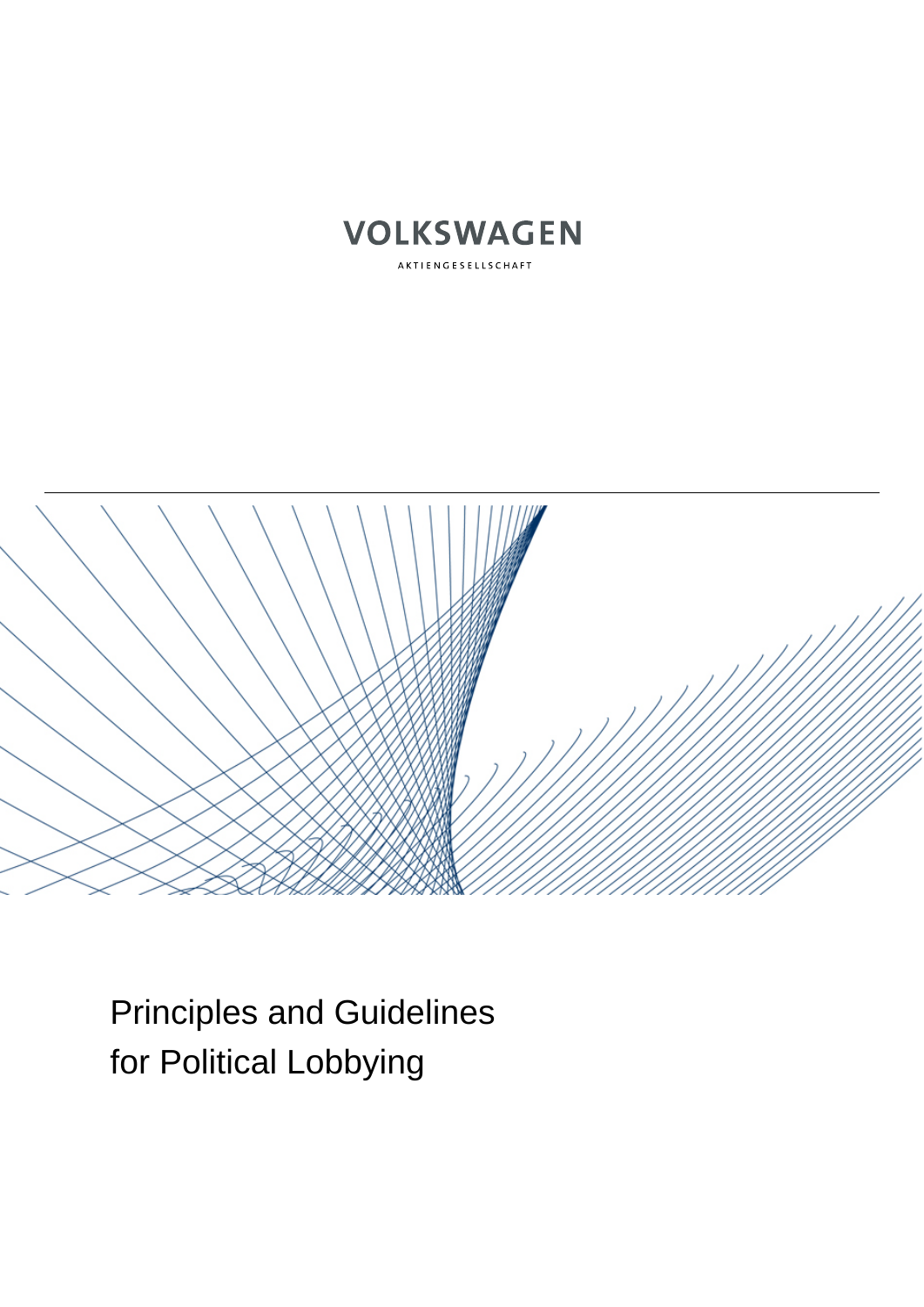# Preface

Volkswagen is one of the world's leading automobile manufacturers and the largest in Europe. With 12 brands from seven countries, more than 10 vehicles, more than 100 production facilities in 27 countries, and nearly 600,000 employees, the Volkswagen Group's sphere of action is global.

Our actions have an impact on society and the environment, and we work daily to ensure that this impact is positive, and to minimise any negative effects. It is our mission to create lasting values for customers, employees, shareholders, neighbours and partners, and to contribute to sustainable development around the world.

Volkswagen operates in a complex and highly-regulated environment. The Public Affairs and Sustainability department acts as a mediator between the company and politics, i.e. parliaments, governments and authorities as well as political parties, associations and nongovernmental organisations. The objective of political lobbying is to establish and to maintain the company's scope of action and to keep the decision-makers in politics and society informed.

Lattlics Jolle

Matthias Müller **Dr Thomas Steg**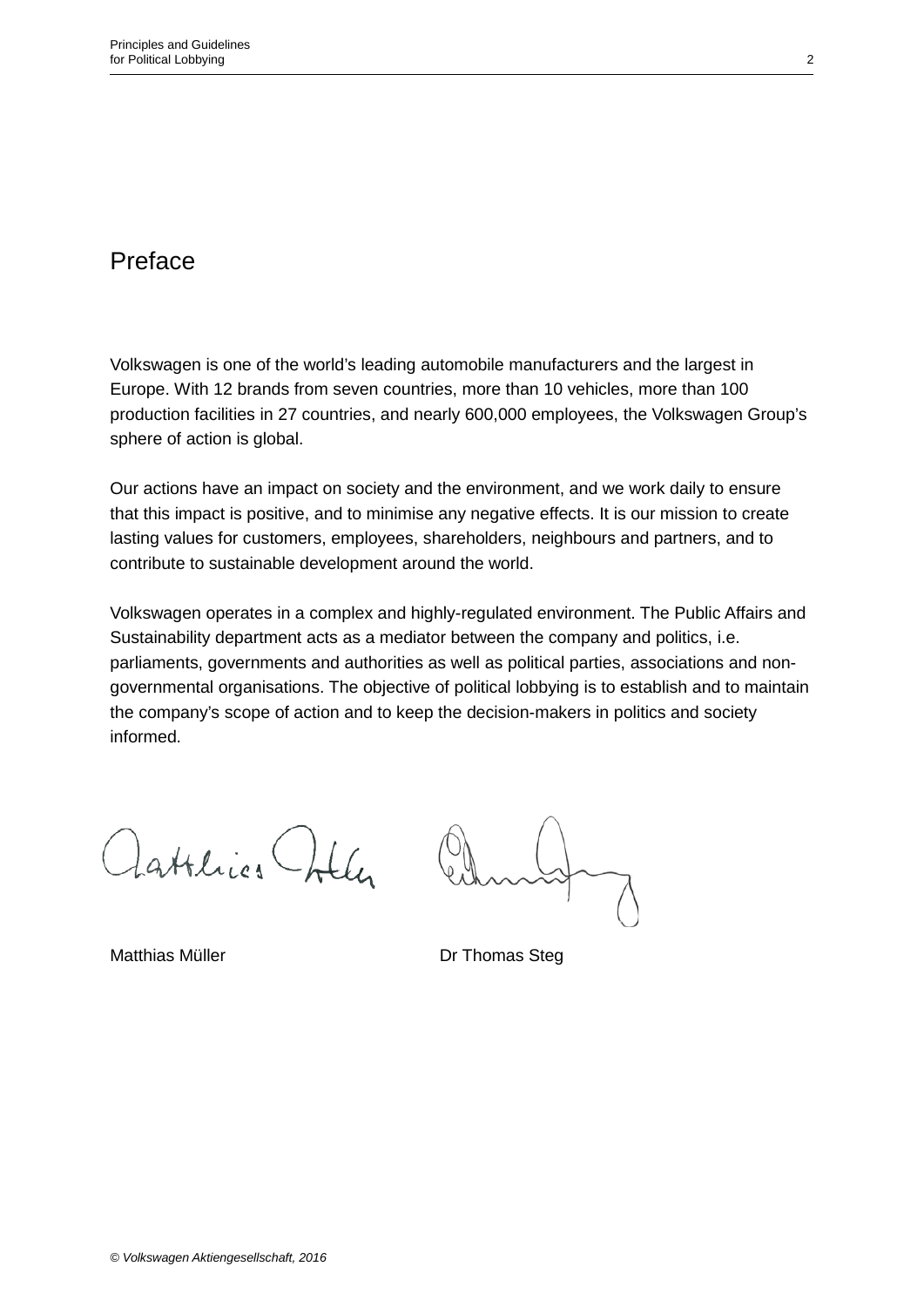This document defines the principles and guidelines of the Public Affairs and Sustainability department (in the following: Public Affairs) in relation to political lobbying.

#### Role and responsibilities

The Public Affairs department introduces the company's positions, its knowledge and experience into the legislative and administrative decision-making process by providing comprehensive information and reliable and competent advice. Our reputation is founded on credibility and professionalism. The Public Affairs department also contributes its own suggestions and stimuli for a sustainable policy as regards industry, transport, the environment and society, as well as offering advice regarding the development and focus of government innovation strategies.

In dialogue with stakeholders, Public Affairs contributes to raising the company's profile as a socially responsible player and improving its reputation. The aim is to maintain stable and balanced relations with all stakeholders.

Within the company, Global Government Affairs fosters a culture of open dialogue and the dismantling of barriers to communication with both politics and non-governmental organisations. It examines and collects information, analyses its relevance, and drafts differentiated strategies for the company.

#### **Networks**

In addition to the Public Affairs department of the Volkswagen Group, the brands and regions also maintain corresponding departments. The internal network further includes representations and offices in several capital cities worldwide.

The external network covers numerous memberships, delegations and commitments in industrial and trade associations, sustainability initiatives, and other organisations active at national, European and international level. Collaborations with non-governmental organisations complement the network of Public Affairs.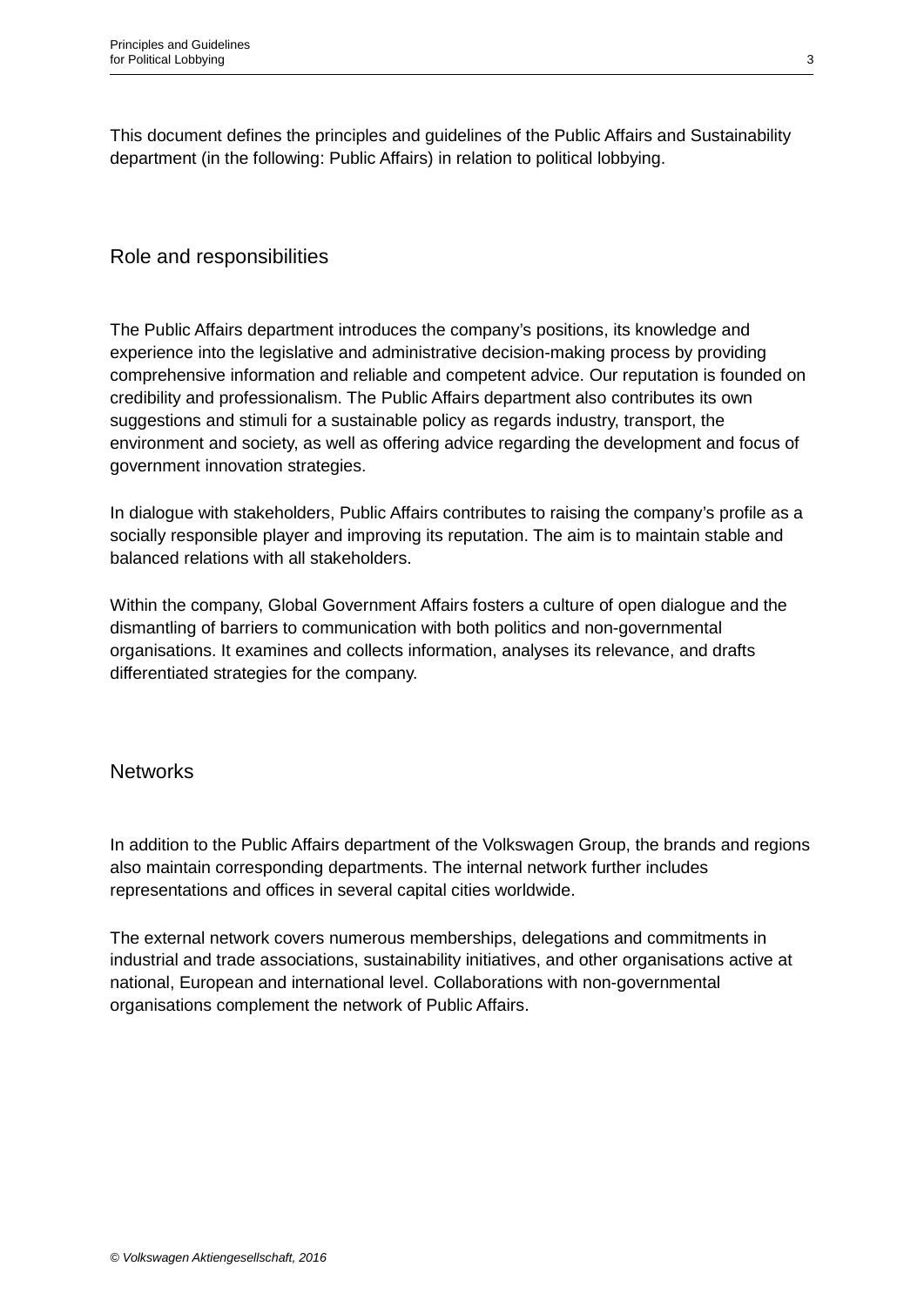### Approach to transparency expectations

Public Affairs acts according to the principles of openness, transparency, and responsibility. The department's structure and key memberships are therefore published on the Group website.

Volkswagen is registered in the transparency register of the European Union and complies with the associated guidelines. The Group Representation Brussels publishes details of the structures, resources, and objectives of political lobbying at European level.

Contact with parties, office holders and elected officials<sup>[1](#page-3-0)</sup>

All contacts with office holders and elected officials strictly comply with the law as well as with internal regulations aimed at avoiding conflicts of interest and corruption.

Neutrality in contacts with political parties and interest groups is a matter of course for Public Affairs. As a general rule, we are open to dialogue with representatives of all political parties. However, we do not host any events with a public profile which involve politicians at our sites during the three months immediatley preceeding an election.

#### Events

-

Public Affairs engages in dialogue in many ways, including the organisation of information events. The purpose of these events is to provide information about the company's strategy and objectives, to argue for political positions, and to discuss conceptual solutions to social challenges.

Regardless of the type of event, the activities organised by Public Affairs (hospitality, brochures, giveaways) are always appropriate and comply with the relevant legal principles and company guidelines and policies.

The exchange on topics of a technical and business character is central to these events.

Further information on the event formats is published on the Group website.

<span id="page-3-0"></span> $1$  For reasons of improved legibility, both genders are not listed in many instances. It can be assumed that both genders are being referred to. This linguistic convention has been used purely for purposes of editorial brevity and is not intended to convey any other meaning.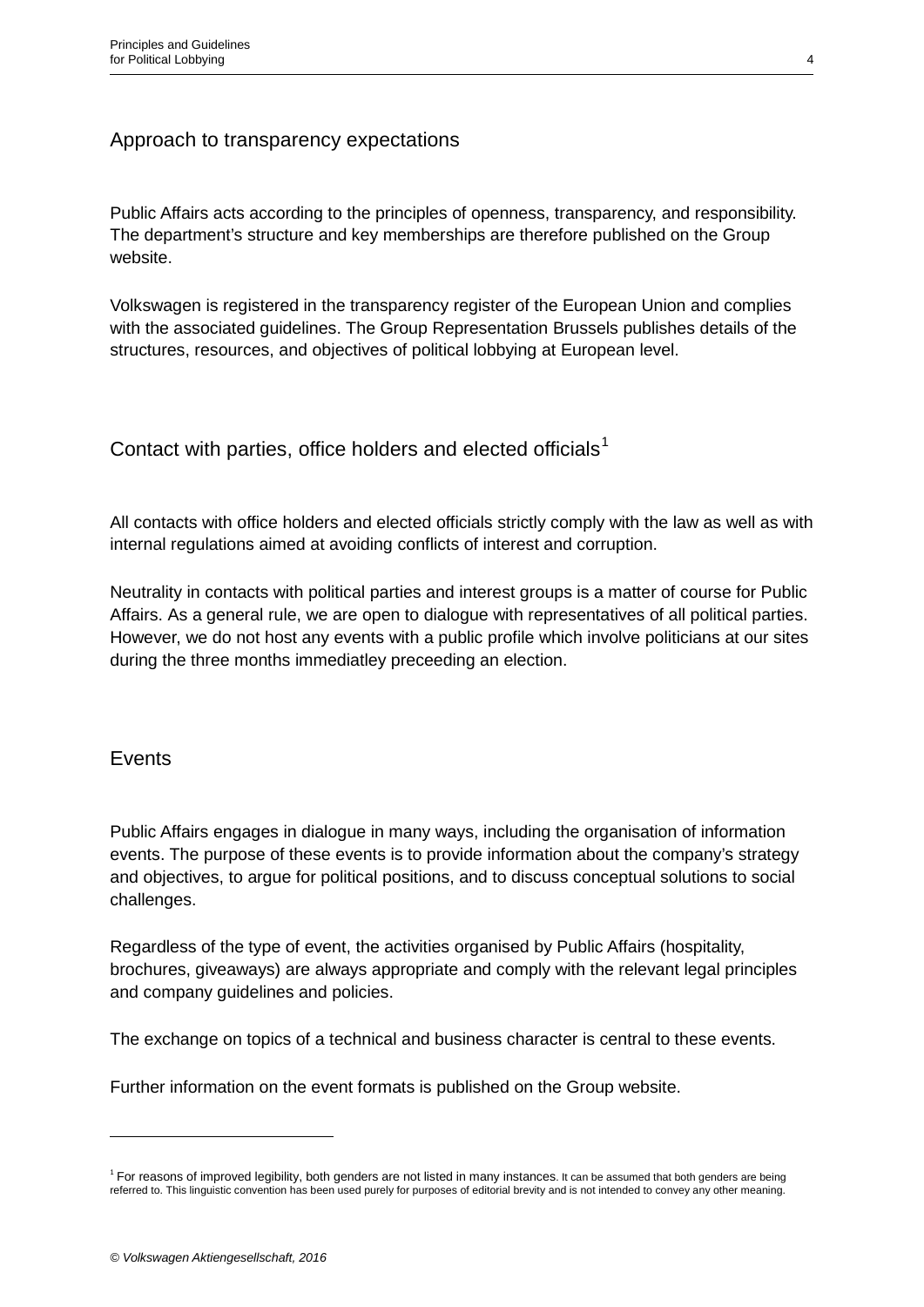### Political sponsoring and donations

Modern democracy relies on a functioning party system. The existence of parties with deep roots in society is in the interest of industry and companies.

Volkswagen therefore supports parties across the democratic spectrum in Germany, for example. By doing so, the company is acting in accordance with the principles of political party financing as set out in the Basic Law of the Federal Republic of Germany. These principles require the parties to generate their own revenues in addition to the reimbursement of election costs by the state.

In principle, the Public Affairs department is willing to support democratic parties with the organisation of political conventions and similar events, and to place advertisements in partyaffiliated publications as a platform for forming the political will in an appropriate and wellbalanced way.

The department combines this support with the intention to raise public awareness for the company and its projects.

As a matter of principle, it ensures an appropriate balance between its own services and the contractually agreed consideration.

All sponsoring activities comply with the Volkswagen Group's Code of Conduct and the company's guidelines on corruption prevention.

To ensure transparency and verifiability, figures relating to support of political party events and to the advertising budget for party-affiliated publications are published on the Group website.

As a general rule, donations to political parties, party-affiliated institutions, or politicians are not made.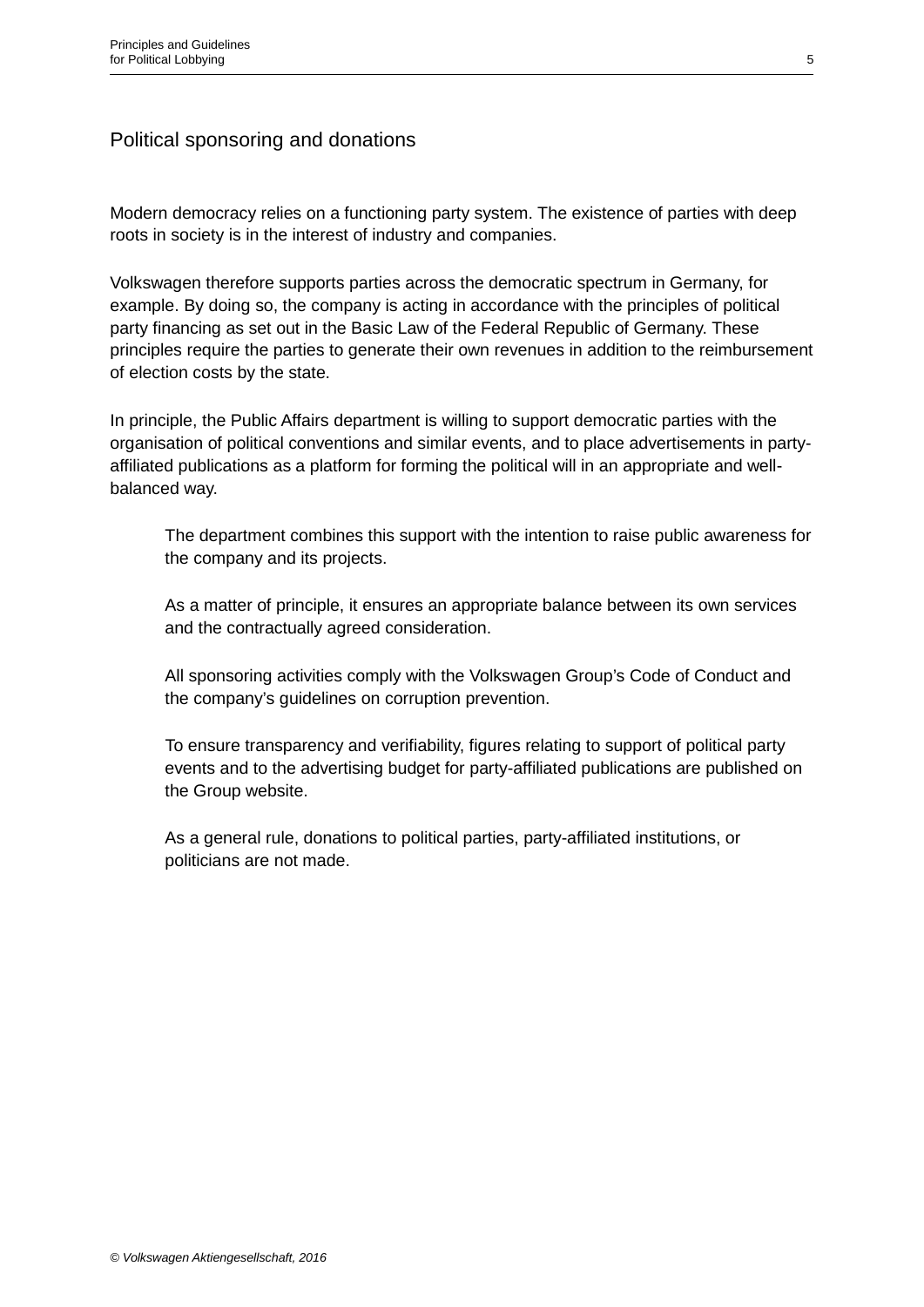## Code of Conduct

Compliance with international conventions and the laws and regulations of the countries in which Volkswagen operates is a matter of course for all employees of the Public Affairs department. This is equally true for compliance with company regulations, our Code of Conduct, and in particular corruption prevention measures, and competition and antitrust law.

Volkswagen stands for respect, tolerance and open-mindedness. Public Affairs employees therefore solely use honest and legal means to fulfil their duties.